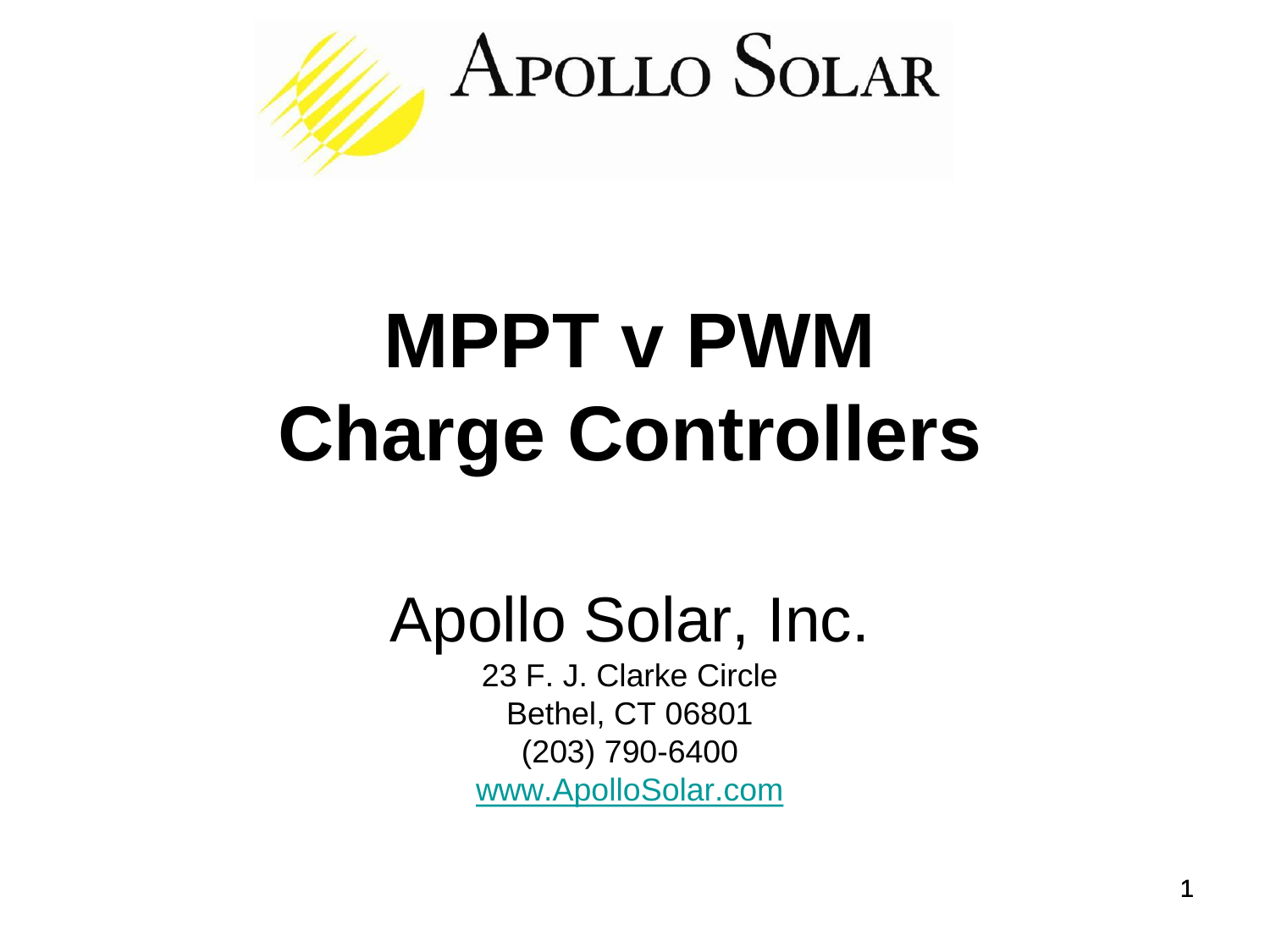# **PV Charge Controller History**

#### **The MPPT Charge Controller is the 3rd Generation of PV charging technology.**

- **1. RELAYS:** The first PV battery chargers used relays to connect the PV array directly to the battery and then disconnect it when the battery was full. This method reduces the life of the battery and throws away much of the PV energy. They have been replaced.
- **2. PWM:** The 2nd generation was PWM (Pulse Width Modulation). PWM also connects the PV array directly to the battery, but it turns on and off quickly so the battery is usually not damaged. PWM also throws away much of the PV energy. PWM is still used on small systems below 500 watts where wasted PV energy is not critical.
- **3. MPPT:** Maximum Power Point Tracking Charge Controllers are based on a DC to DC converter. They include software which adjusts to the optimal voltage and current of the PV array as it changes during the day. 100% of the PV energy is harvested. The output to the battery automatically adjusts to precisely what the specific battery needs for optimum charging and longest battery life.





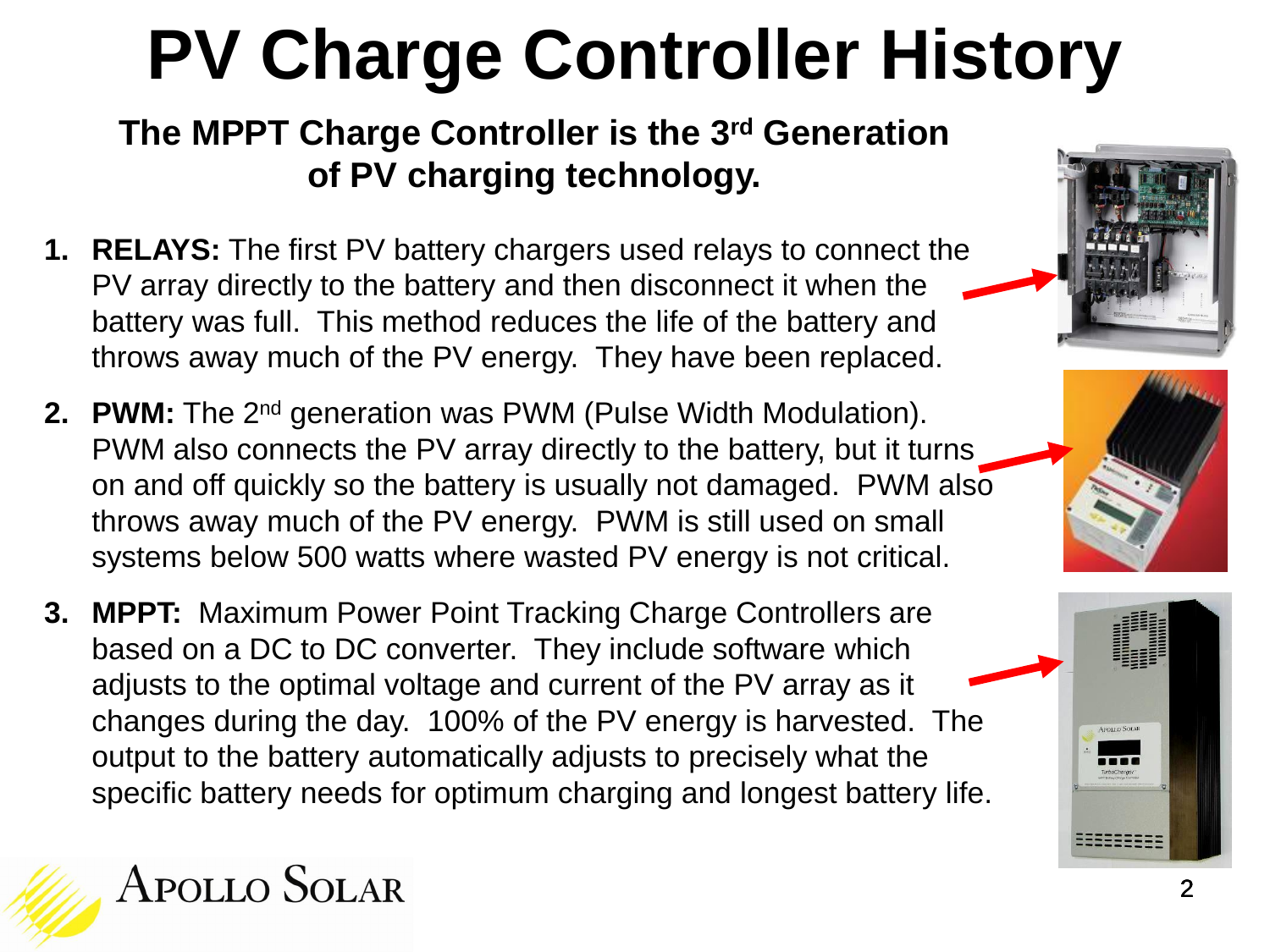### **Off-Grid Basics – The Charge Controller**

#### **FUNCTION OF THE MPPT CHARGE CONTROLLER**



#### **The job of the Charge Controller:**

- 1. Harvest as much energy as possible from the PV array using Maximum Power Point Tracking (MPPT)
- 2. Provide the Battery with a full charge as soon as possible every day
- 3. Protect the battery from over-charge
- 4. Optimize the efficiency of the entire process (including wiring from the array)
- 5. Report the Battery State-of-Charge and other system parameters for remote maintenance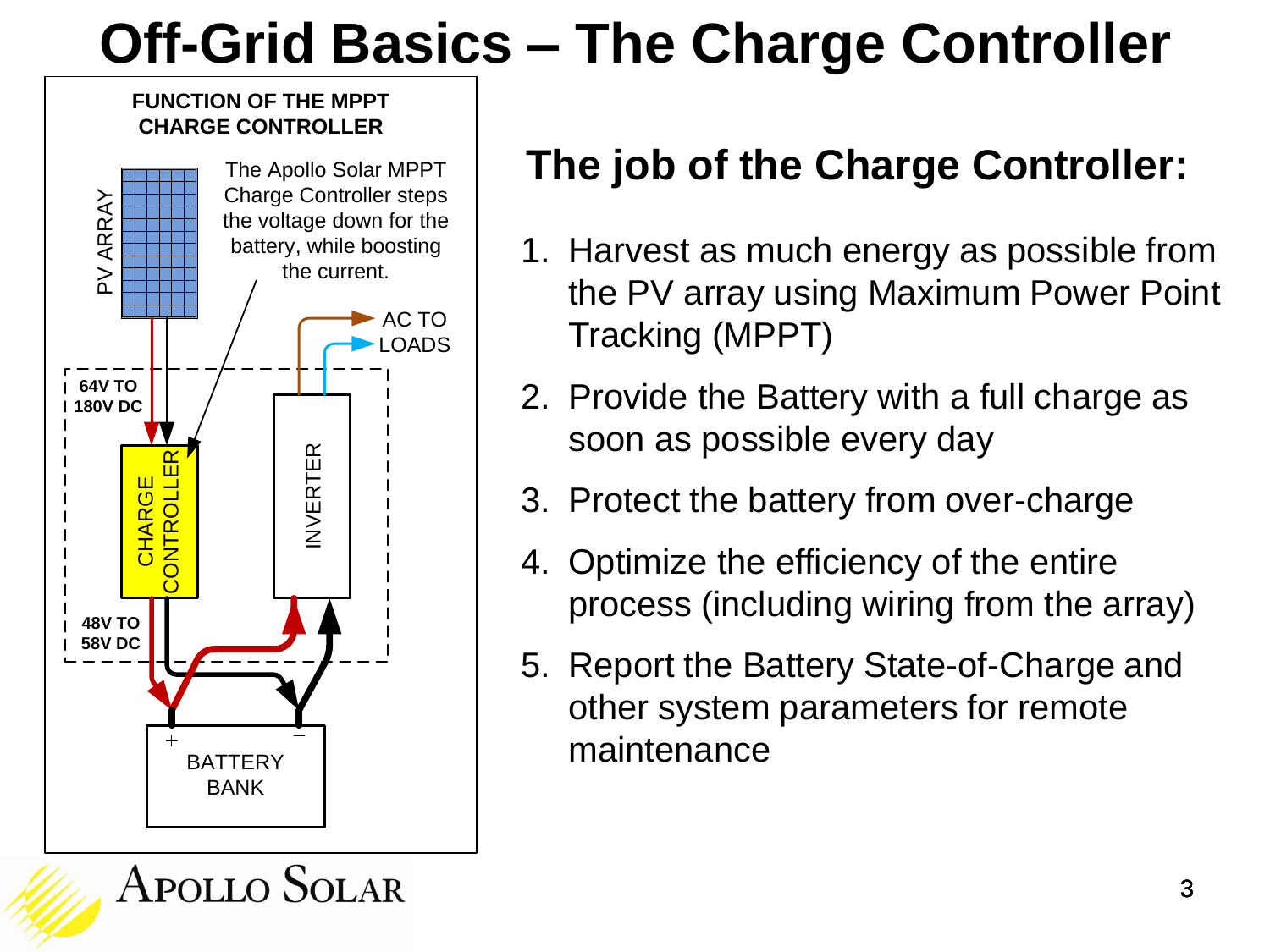### **Off-Grid Basics – The Charge Controller**

#### **A DAY IN THE LIFE OF AN MPPT CHARGE CONTROLLER**



Apollo Solar

### **A day in the life of an MPPT Charge Controller:**

- 1. The MPPT (Maximum Power Point Tracking) Charge Controller adjusts to the optimal voltage and current of the PV array as it changes thru the day.
- 2. Higher voltage in the wires from the PV array allows for lower current which cuts losses by the square of that current.
- 3. As a 4kW example, a 100 volt DC input at 40 Amps is converted to 50 volts output to charge the battery with 80 Amps.
- 4. The battery charging curve is followed using the Bulk, Absorb and Float stages.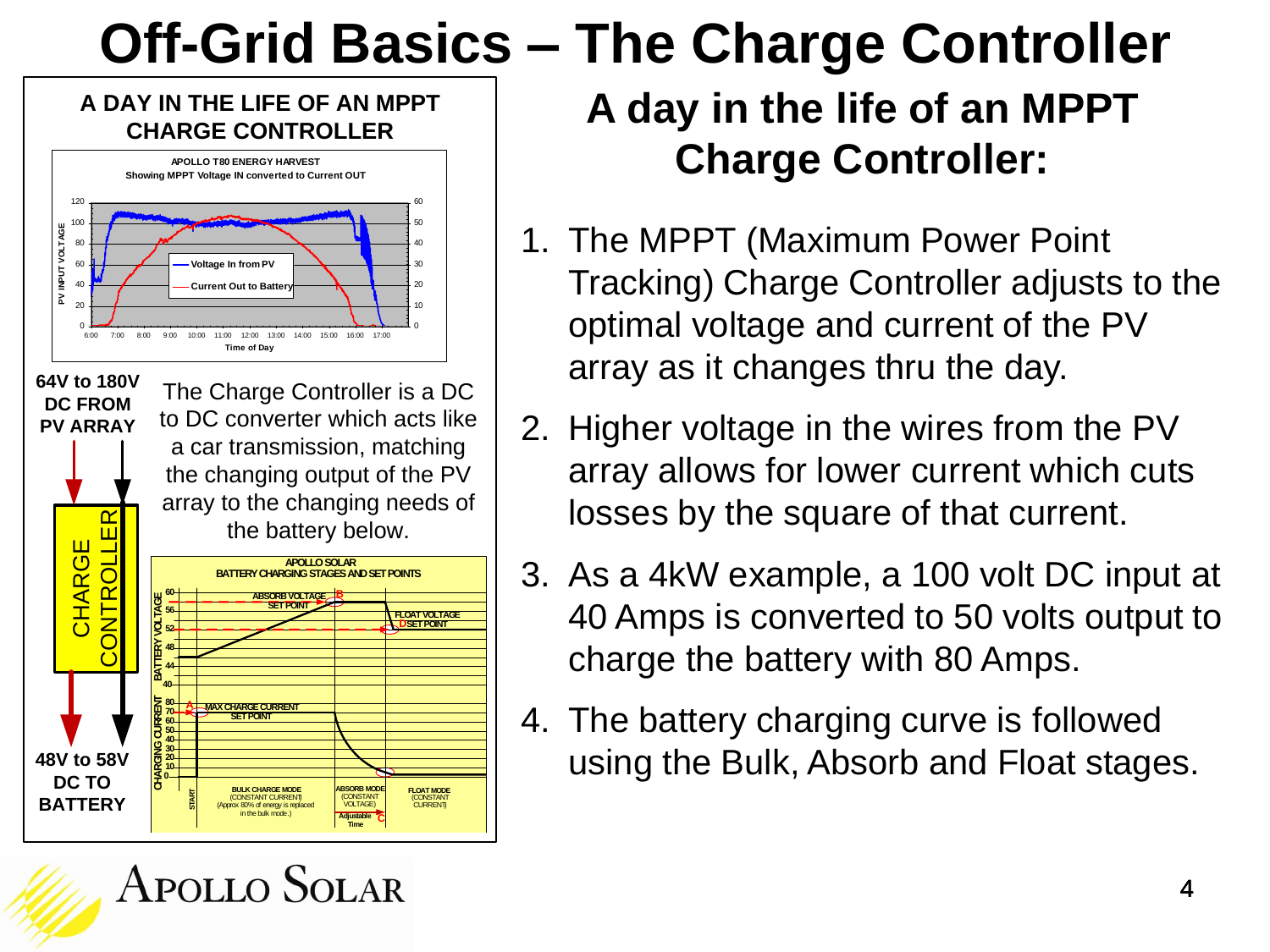### **Maximum Power Point Tracking**

**Fact 1:** To get the full power from any PV module, the load must be set at a specific current (the Imp) and specific voltage (the Vmp). The Current x the Voltage is the Maximum Power Point of that PV module.

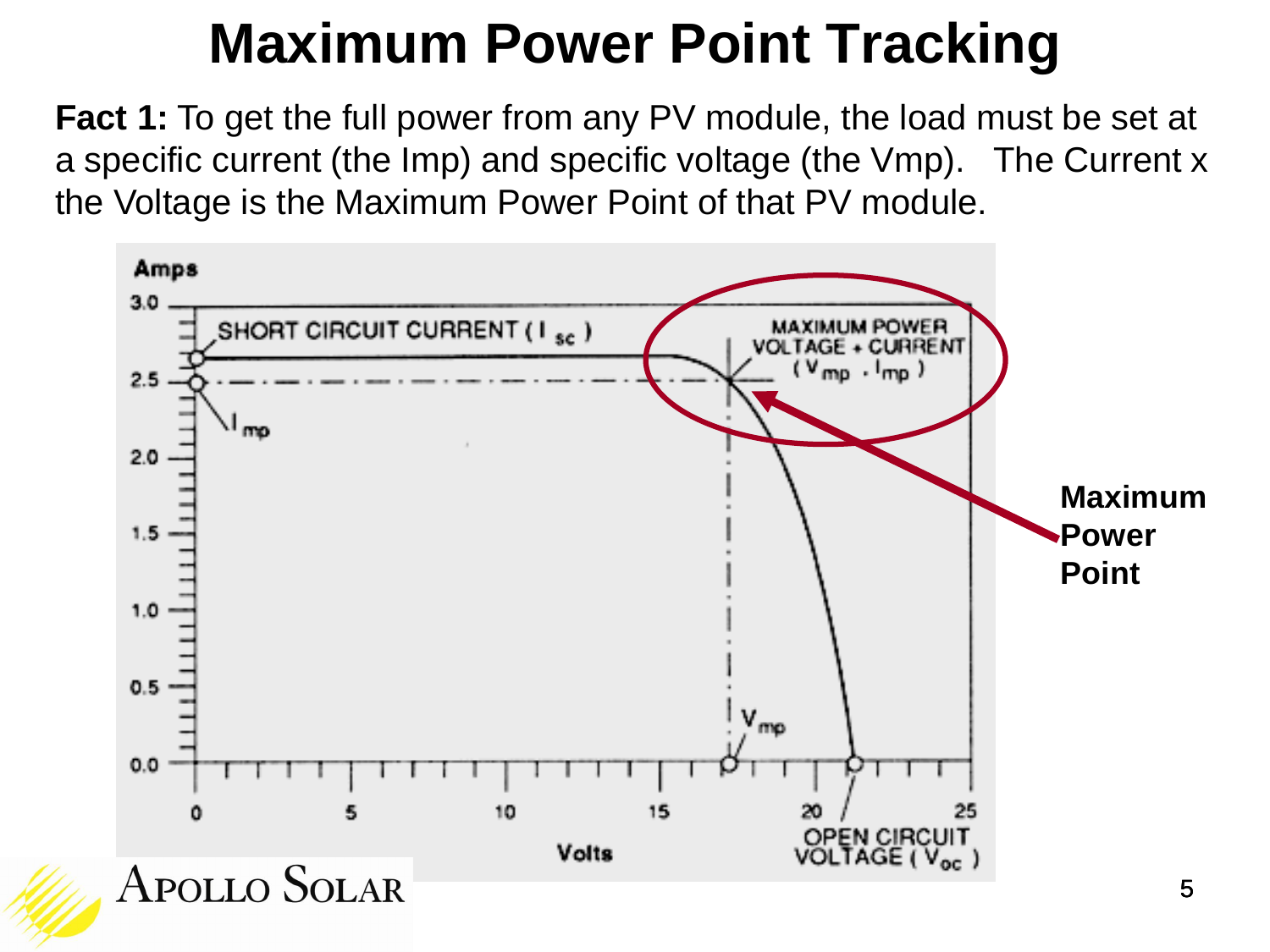### **Maximum Power Point Tracking**

**Fact 2:** The Maximum Power Point changes rapidly as the temperature of the module changes and as the irradiance or amount of sunlight changes.

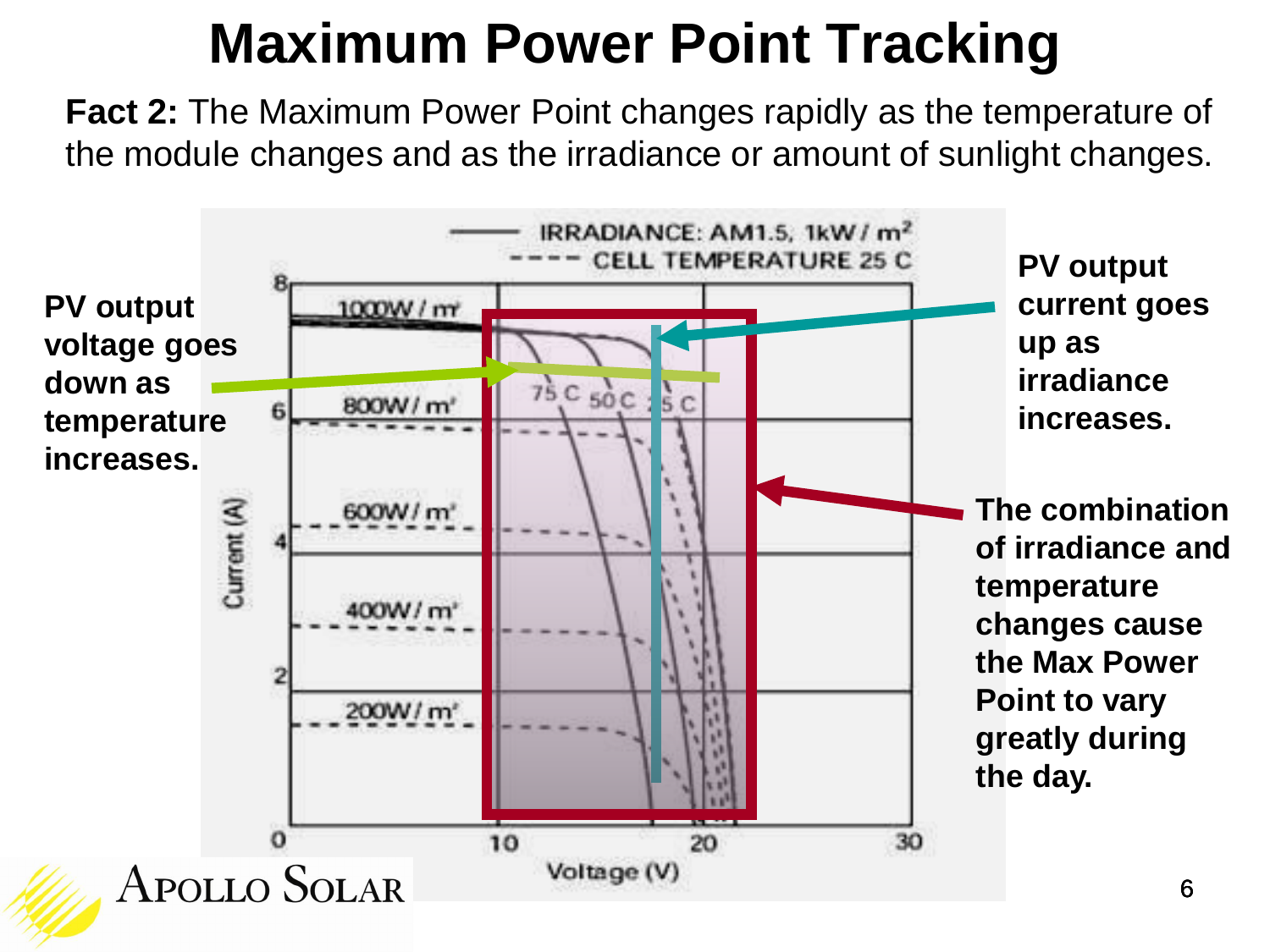### **Maximum Power Point Tracking**

- 1. To get the most out of a PV array, the Maximum Power Point must be found, saved and then re-calculated often or "tracked" all day. (Hence the name MPP**T** for Tracking.)
- 2. The Apollo Solar MPPT charge controllers re-calculate the maximum power point 500 times every second, then average the findings and lock onto a new point every 1.25 seconds. (Competitors do this every 3 minutes or more.)
- 3. The result is that the Apollo Solar MPPT charge controllers harvest all the energy available from the PV array in conditions from bright sun to cloud cover or changing shade conditions at any temperature.

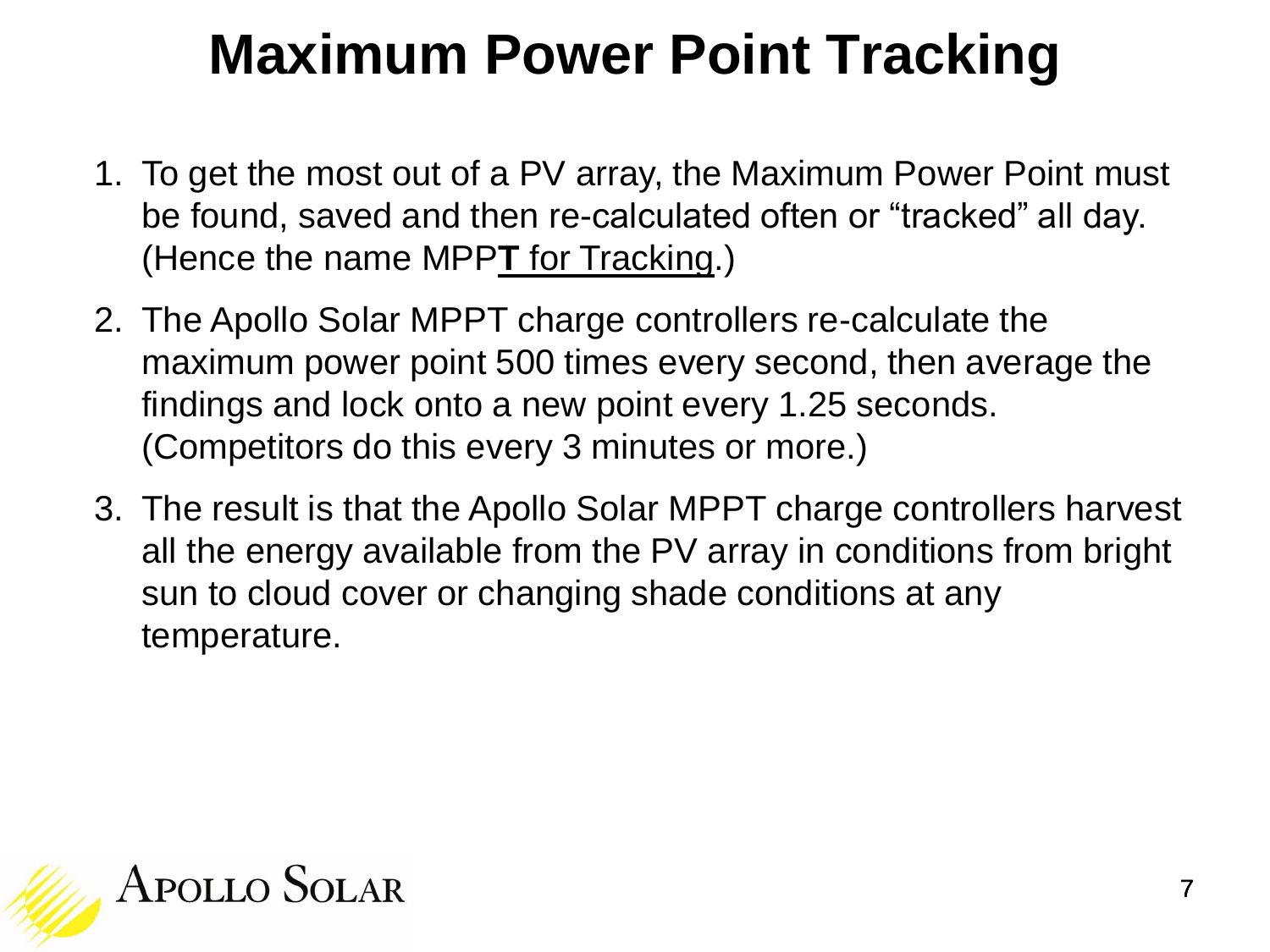### **PWM v MPPT Operating Voltage**

PWM regulators connect the PV array directly across the battery, forcing the PV voltage to be at the battery voltage thus limiting the power possible from the PV array.

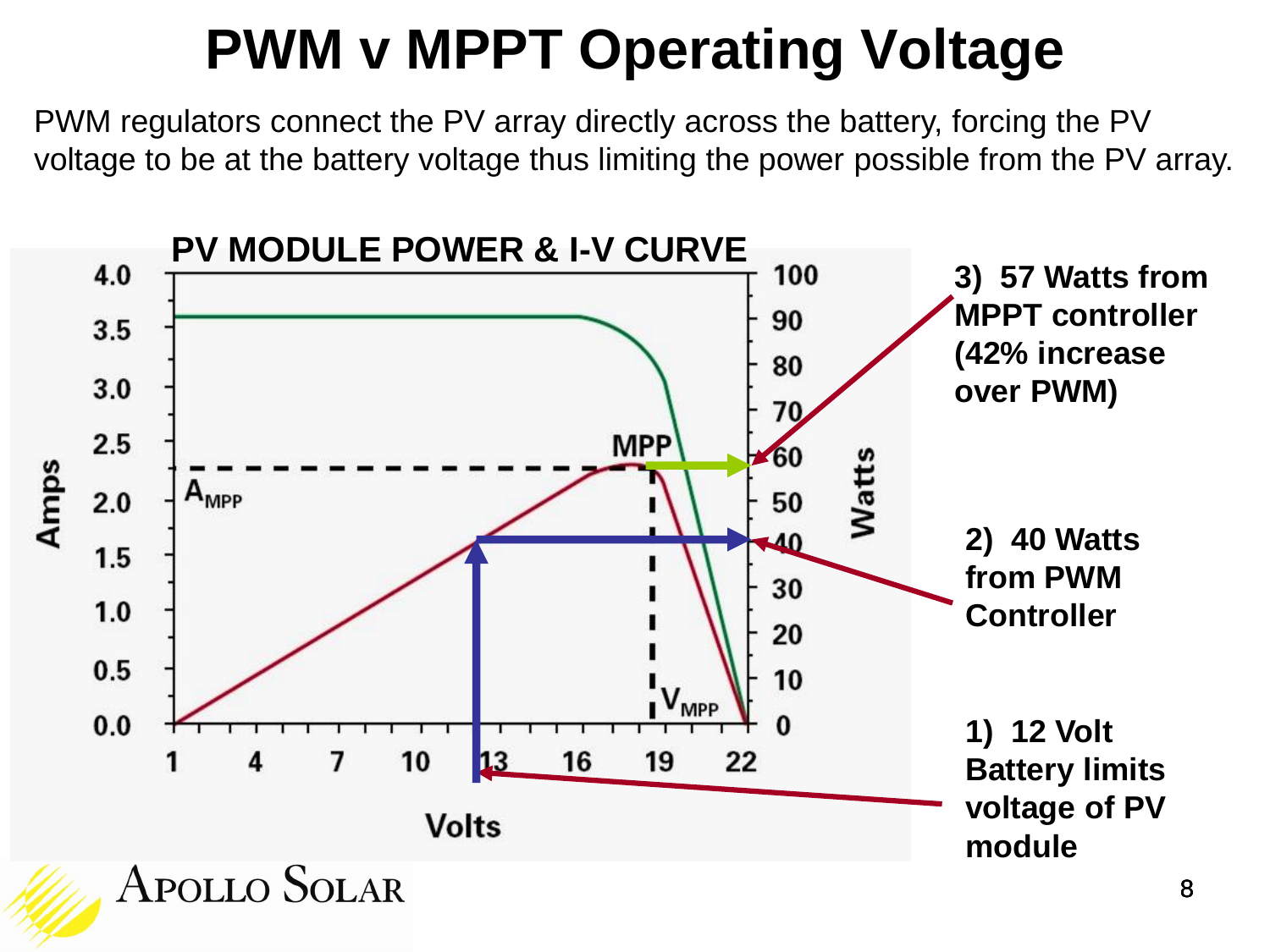# **Technical Benefits of MPPT over PWM**

- 1. Added energy harvest because all of the PV array voltage range is used, not just a narrow voltage slightly above the battery voltage. No power is thrown away using MPPT if the load or battery can us it.
- 2. Added energy harvest because the PV array is used at the maximum power point at all temperatures.
- 3. MPPT has added energy harvest because the PV array can be used early in the morning, late in the day and during cloudy days, even when the voltage or current is very low.
- 4. The PWM chargers produce zero power if the PV array does have sufficient sunshine. This has been measured at > 25% difference in favor of MPPT.
- 5. With MPPT, the higher voltage and lower current in the wiring from the PV array has lower losses and can use thinner gauge wire which is lower cost.
- 6. Since the energy harvest is greatest when the PV temperature is low and when the batteries are deeply discharged, MPPT produces more energy in the morning when it is needed most to extend battery life.

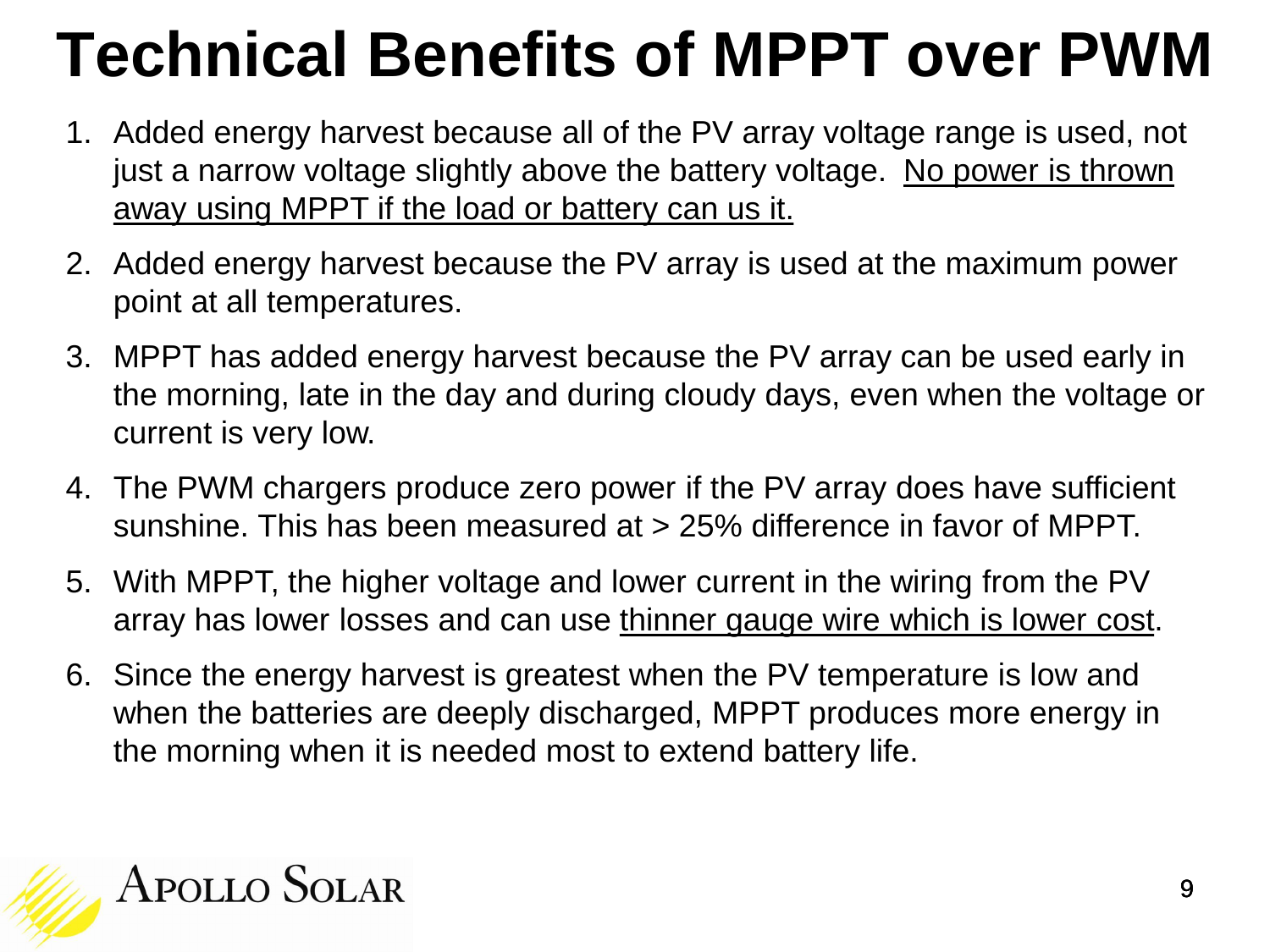### **Reduced Wire Gauge - Large Cost Saving**



**Example: 4kW PV Array 50 meters from the Charge Controller.**

#### **Using MPPT Controller:**

 $4kW = 25$  Amps at 160 volts Using 16mm**<sup>2</sup>** wire, the resistance for 100m is .1077 ohms. The power loss is  $I^2R = 25 * 25 * .1077 = 67.31$  watts which is 1.68% loss and is considered a good installation.

#### **Using PWM Controller:**

 $4kW = 71.4$  Amps at 56 volts Using 16mm**<sup>2</sup>** wire, the resistance for 100m is .1077 ohms. The power loss is  $I^2R = 71.4 * 71.4 * .1077 = 549$  watts which is 13.73% loss which is a very poor installation. The wire size must be at least 95mm**<sup>2</sup>** at .0181 ohms for 100m. The power loss would be  $71.4 * 71.4 * .0181 = 92.27$  watts which is

2.31% loss and is considered an acceptable installation.

**Costs:** For 100m, 95mm**<sup>2</sup>** wire = \$6100, 16mm**<sup>2</sup>** wire = \$1030. **Savings: Each MPPT controller saves \$5070 with 100m of wire.** At 15 meters the cost of wire pays for the MPPT charge controller.

#### APOLLO SOLAR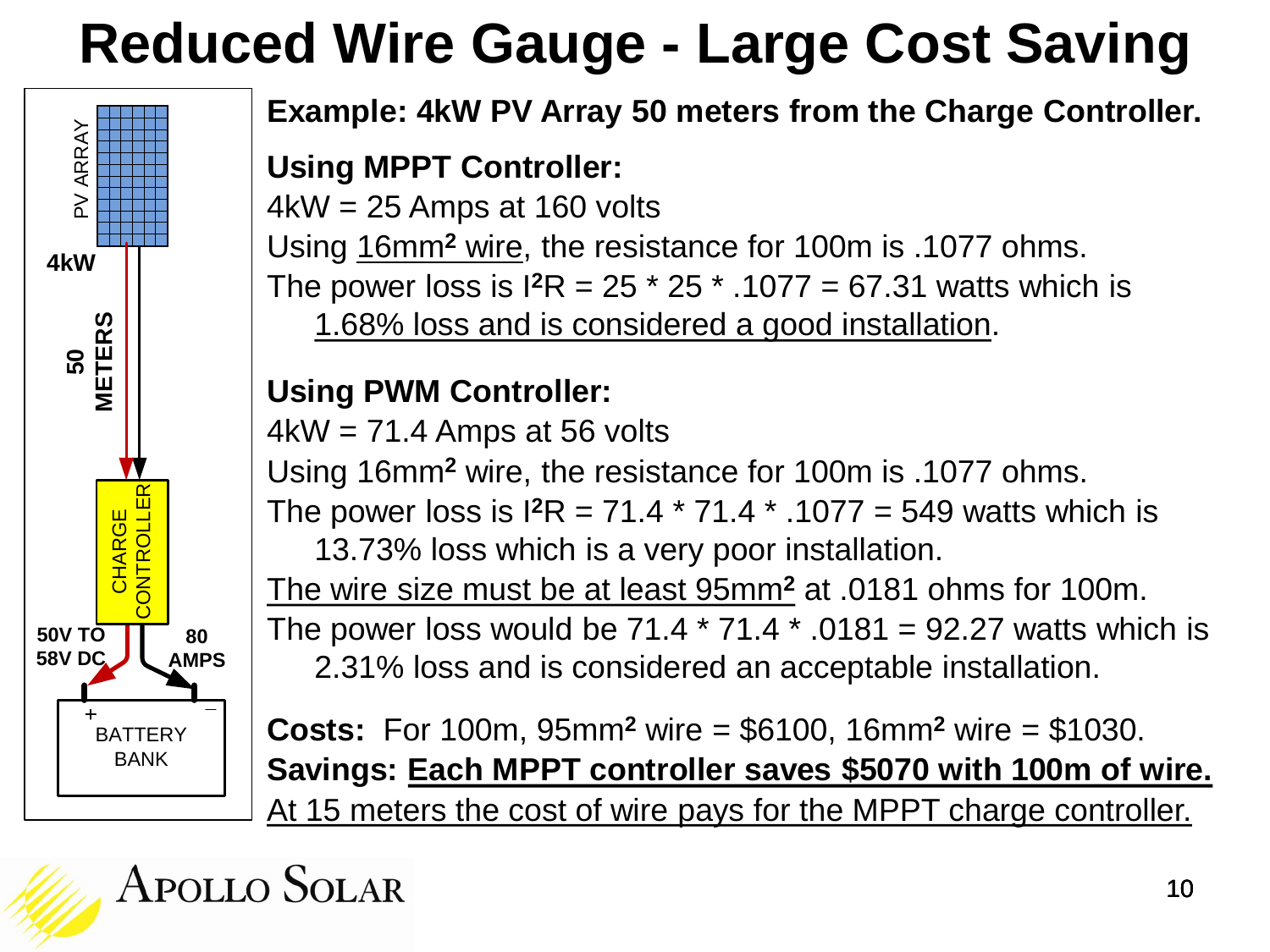## **Wire Loss and the T80HV**

The higher PV voltage into the T80HV easily overcomes the loss in the PV wires.



Ideally, we keep both the loss in the Wire and the T80HV below 200 watts, so the wire should have less than 0.1 ohms and the input voltage is about 160 volts.

#### **The difference in the cost of the wire can often pay for the T80HV.**

| <b>WIRE</b><br><b>SIZE</b><br><b>AWG</b> | <b>OHMS PER</b><br><b>100ft</b> | \$/100ft<br><b>USE-2</b><br><b>APRIL 2012</b> |
|------------------------------------------|---------------------------------|-----------------------------------------------|
| 14                                       | 0.25250                         | \$<br>45.00                                   |
| 12                                       | 0.15880                         | \$<br>80.17                                   |
| 10                                       | 0.09989                         | \$<br>120.15                                  |
| 8                                        | 0.06282                         | \$<br>164.40                                  |
| 6                                        | 0.03951                         | \$<br>248.64                                  |
| 4                                        | 0.02485                         | \$<br>376.16                                  |
| 3                                        | 0.01970                         | \$<br>435.91                                  |
| $\overline{2}$                           | 0.01563                         | \$<br>610.94                                  |
| 1                                        | 0.01239                         | \$<br>825.48                                  |
| 1/0                                      | 0.00983                         | \$<br>1,030.97                                |
| 2/0                                      | 0.00779                         | \$<br>1,295.95                                |
| 3/0                                      | 0.00618                         | \$<br>1,619.45                                |
| 4/0                                      | 0.00490                         | \$<br>1,849.41                                |

The price of copper wire was quoted by Encore Wire Corp in April 2012.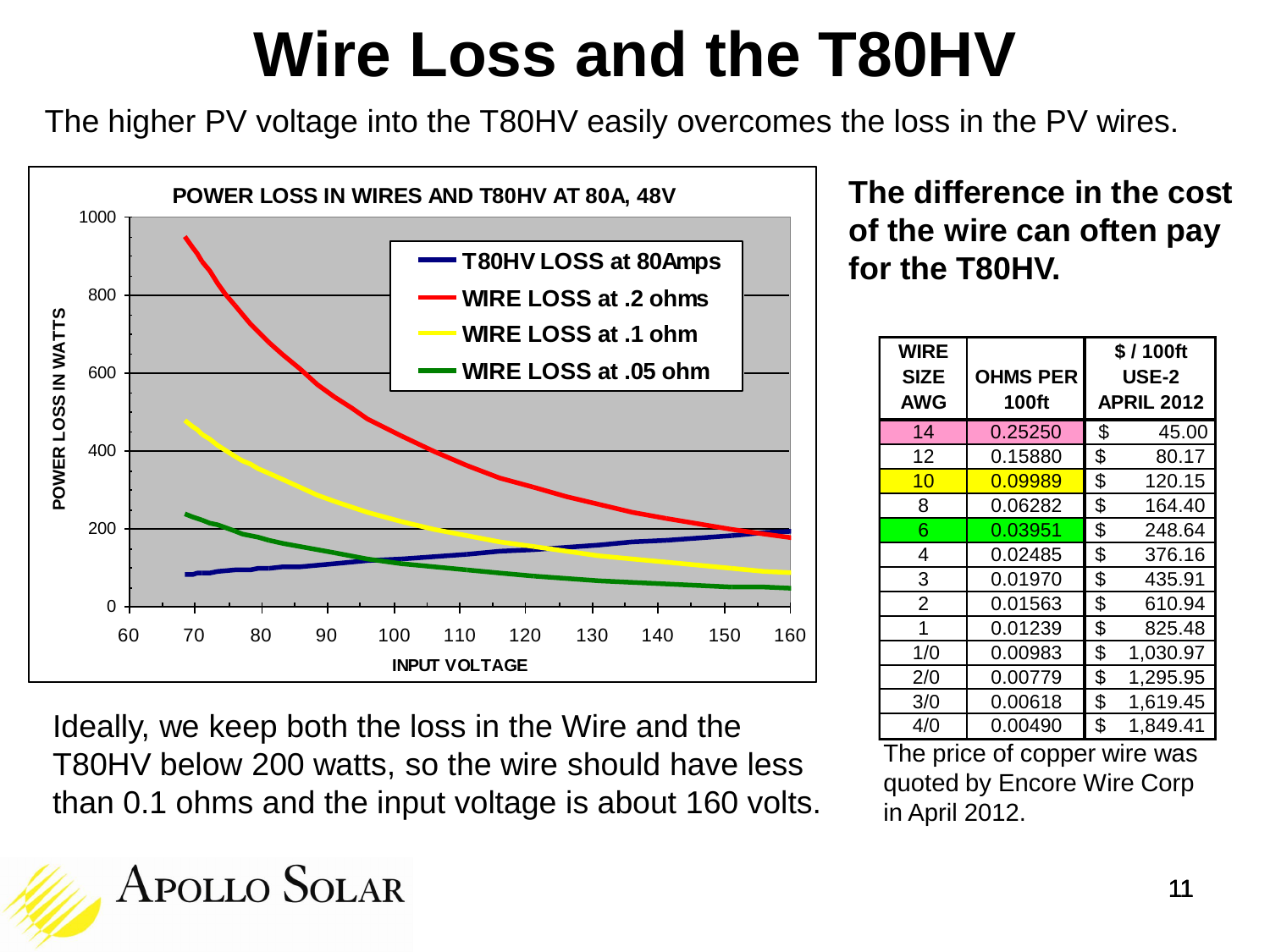# **Cost Benefits of MPPT over PWM**

- 1. The additional power captured by using MPPT charge controllers allows the PV array size to be reduced by up to 30%. Hugh savings.
- 2. MPPT allows higher voltage in the wires from the PV array meaning lower current which cuts losses by the square of that current. The wire size can be reduced – large saving in cost of copper and labor.
- 3. Since good MPPT charge controllers protect and extend the life of the batteries by making sure they are charged well early each day, large longterm savings are realized by extending the battery life.
- 4. MPPT controllers allow the use of higher voltage and lower cost PV modules made for the large grid tie market. Many of the "12 volt" modules for off grid battery charging have been discontinued. Freedom from supply limitations is a major technical, logistical and cost benefit of MPPT.
- The MPPT charge controllers do cost more than the PWM units. That higher cost is more than paid for by the reduction in PV modules, and/or lower wiring costs. The extended life of the batteries is a long term benefit.

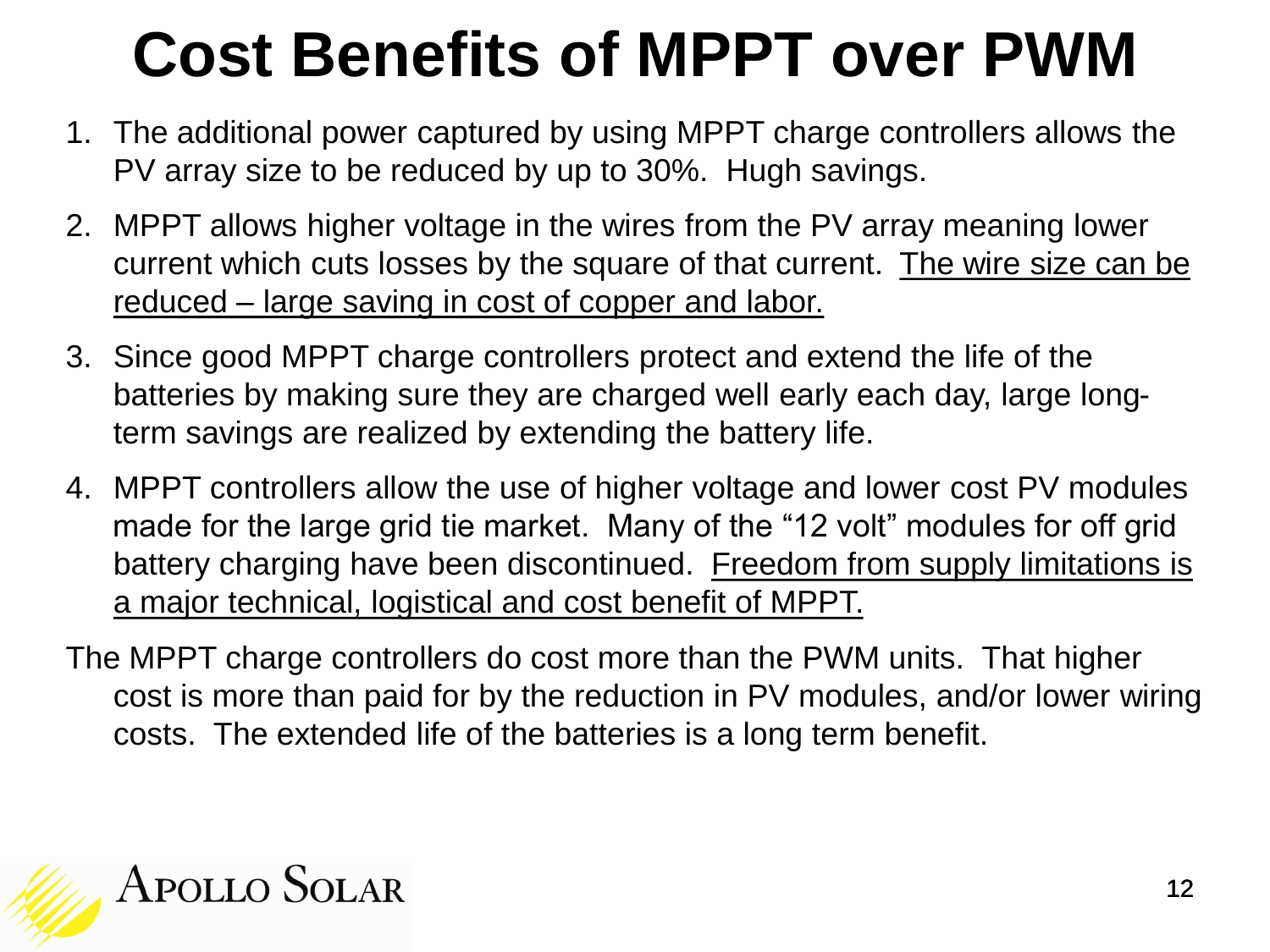# **MPPT vs PWM Energy Harvest**

- ★ DC to DC Converter allows all the PV voltage to be converted into useful current into the battery.
- **MPPT algorithm finds and tracks the peak product of PV voltage and** current as it changes.
- **★ PWM chargers do not have DC to DC converters so can not use the** excess voltage or track the peak.

**MPPT current (in red) is greater all day than the PWM current (in green).**